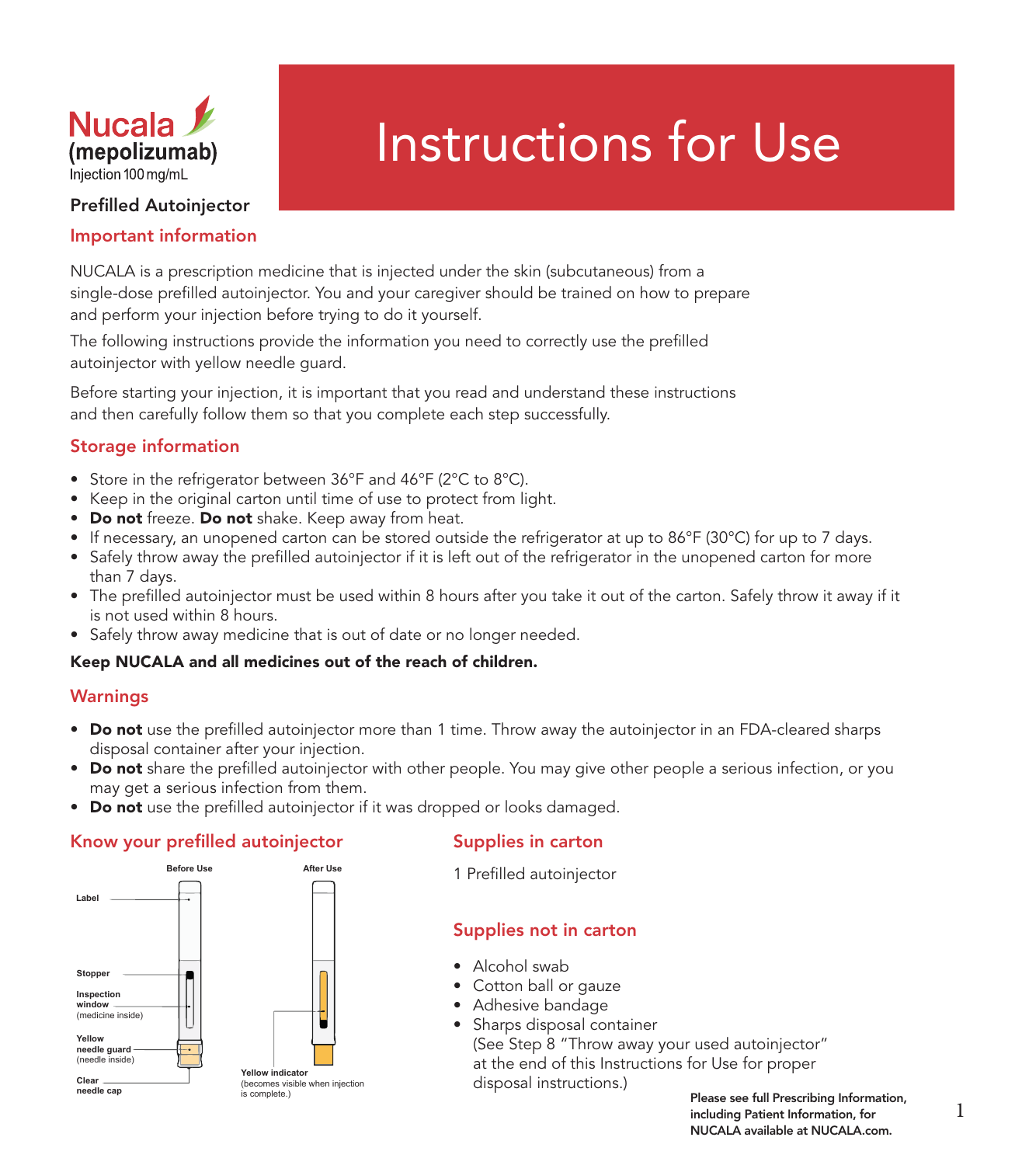# Prepare

#### 1. Take out the prefilled autoinjector





- Take the carton out of the refrigerator and make sure the security seals are not broken.
- Remove the tray from the carton.
- Peel off the clear plastic cover from the corner of the tray.
- Holding the middle of the prefilled autoinjector (near the inspection window), carefully take the prefilled autoinjector out of the tray.
- Place the prefilled autoinjector on a clean, flat surface, at room temperature away from direct sunlight and out of the reach of children
- o Do not use the prefilled autoinjector if the security seal on the carton is broken. Contact GSK for more information at 1-888-825-5249.
- o **Do not** remove the clear needle cap at this step.

# 2. Inspect and wait 30 minutes before use



- Check that the expiration date on the label of the prefilled autoinjector has not passed.
- Look at the medicine in the inspection window. It should be clear to pale yellow to pale brown in color and without cloudiness or particles.
- It is normal to see 1 or more air bubbles.
- Wait 30 minutes (and no more than 8 hours) before use.
- o **Do not** use if the expiration date has passed.
- o Do not warm your prefilled autoinjector in a microwave, hot water, or direct sunlight.
- o **Do not** use if the medicine is cloudy or discolored, or has particles. Contact GSK for more information at 1-888-825-5249.
- o **Do not** use the prefilled autoinjector if it has been left out of the carton for more than 8 hours.

# 3. Choose your injection site



- You can inject in your thighs or abdomen.
- If you are giving the injection to someone else as a caregiver or healthcare provider, you can also inject into their upper arm.
- If you need more than 1 injection to complete your dose, leave at least 2 inches between each injection site.

Do not inject where your skin is bruised, tender, red, or hard.

Do not inject within 2 inches of your belly button.

# 4. Clean your injection site



- Wash your hands with soap and water.
- Clean your injection site by wiping your skin with an alcohol swab and allowing your skin to air dry.
- o Do not touch your cleaned injection site again until you have finished your injection.

Please see full Prescribing Information, including Patient Information, for NUCALA available at NUCALA.com.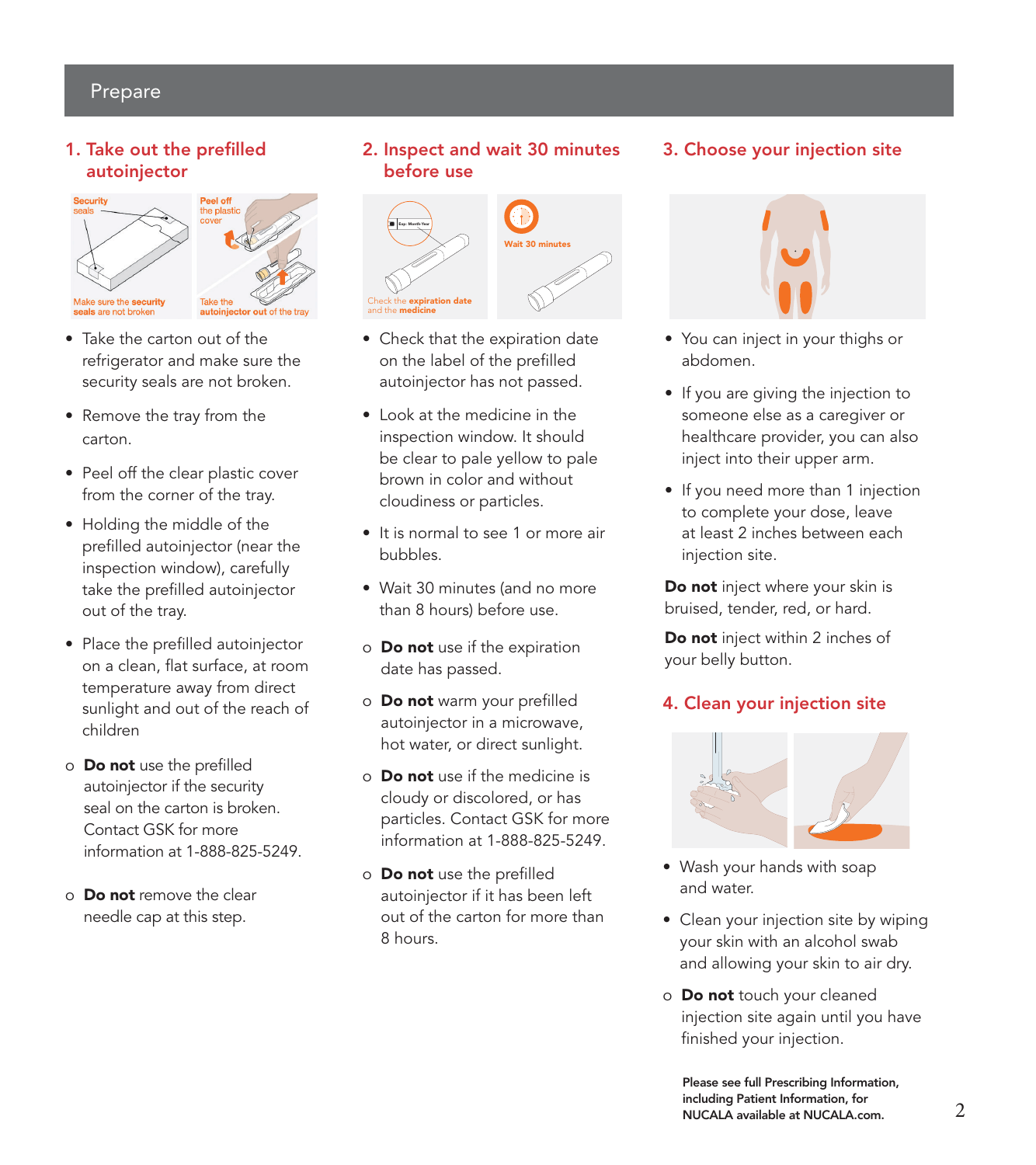# Inject

#### 5. Remove the clear needle cap



- Remove the clear needle cap from the prefilled autoinjector by pulling it straight off, away from the yellow needle guard (as shown). It may take some force to remove the clear needle cap.
- You may see a drop of medicine at the end of the needle. This is normal.
- Make sure you inject within 5 minutes after you remove the clear needle cap.
- o **Do not** press the yellow needle guard with your fingers. This could activate the prefilled autoinjector too soon and cause a needle injury.
- o Do not put the clear needle cap back onto the prefilled autoinjector. This could accidentally start the injection.

# 6. Start your injection



- Hold the prefilled autoinjector with its inspection window facing you.
- Place the prefilled autoinjector straight onto your injection site with the yellow needle guard flat on the surface of your skin, as shown.
- To start your injection, push the autoinjector all the way down and keep the autoinjector held down against your skin. This will make the yellow needle guard slide up into the autoinjector.
- You should hear the 1st click to let you know your injection has started.
- The yellow indicator will move down through the inspection window as you receive your dose.
- o Do not lift the autoinjector at this step as it may result in an incomplete injection.
- o Do not use the autoinjector if the yellow needle guard does not slide up into the autoinjector. Throw it away in an FDA-cleared sharps container.
- o **Do not** try to use the autoinjector upside down with the yellow needle guard facing upward against your thumb.

# 7. Complete your injection



- Your injection may take up to 15 seconds to complete.
- Continue to hold the autoinjector down until you hear the 2nd click, the stopper has stopped moving, and the inspection window is filled with the yellow indicator.
- After you hear the 2nd click, continue to hold and count to 5 before you lift the autoinjector away from your skin.
- If you do not hear the 2nd click:
	- o check that the inspection window is filled with the yellow indicator, or
	- o hold the autoinjector down for 15 seconds to make sure the injection is complete.
- There may be a small drop of blood at the injection site. This is normal. Press a cotton ball or gauze on the area and apply an adhesive bandage if you need it.
- o Do not lift the autoinjector until you have heard the 2nd click, the window has been filled with the yellow indicator, and you have counted to 5.
- o Do not rub your injection site.
- o **Do not** put the clear needle cap back onto the autoinjector.

Please see full Prescribing Information, including Patient Information, for NUCALA available at NUCALA.com.